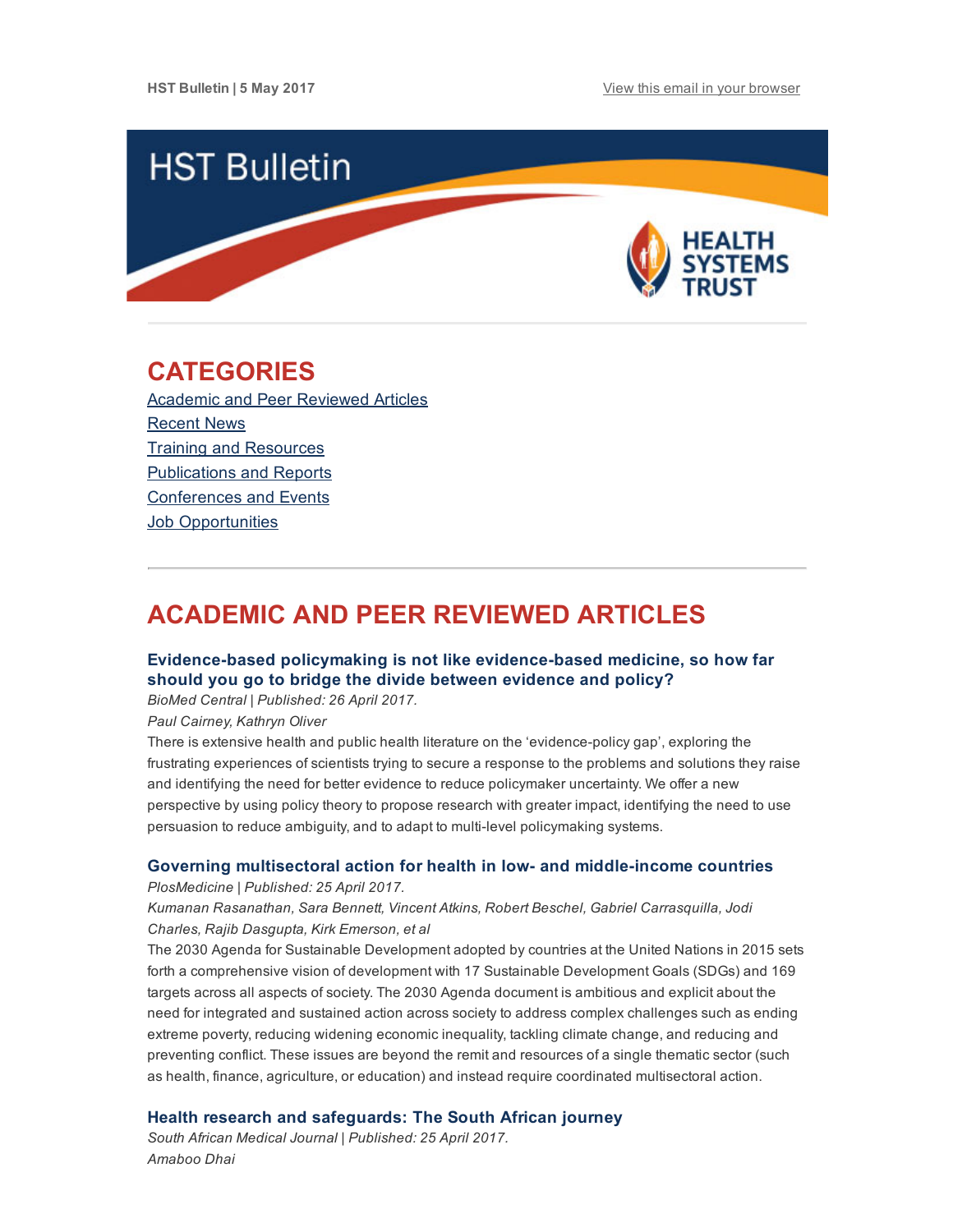Health research, as a social good, needs to be conducted in the interests of the common good. Because of the unfortunate exploitation of research participants globally, safeguards for protections are necessary. Most international codes and guidelines originated as responses to the abuse and mistreatment of research subjects. In South Africa, medical scientists were busy with discoveries and innovations as far back as the 1800s. In December 1967, the historic first human heart transplant was undertaken in Cape Town. Although it is unclear how much research preceded this procedure, there is no doubt that the operation was done in a research setting, and it had a farreaching impact.

## A proposed novel framework for [monitoring](http://www.jiasociety.org/index.php/jias/article/view/21375/pdf) and evaluation of the cascade of HIVassociated TB care at the health facility level

Journal of the International AIDS Society | Published: 20 April 2017.

Colleen F Hanrahan, Annelies Van Rie

The rapid and accurate diagnosis of HIV-associated tuberculosis (TB), timely initiation of curative or preventative treatment and assurance of favourable treatment outcomes is a complex process. The current system of monitoring and reporting TB diagnosis and treatment does not include several key aspects of the care cascade, and may obscure systematic bottlenecks, inefficiencies or sources of suboptimal care.

## Spillover effects on health outcomes in low- and middle-income countries: a systematic review

International Journal of Epidemiology | Published: 24 April 2017. Jade BenjaminChung, Jaynal Abedi , David Berger, Ashley Clark, Veronica Jimenez, Eugene Konagaya Diana Tran, Benjamin F Arnold, et al

Many interventions delivered to improve health may benefit not only direct recipients but also people in close physical or social proximity. Our objective was to review all published literature about the spillover effects of interventions on health outcomes in low-middle income countries and to identify methods used in estimating these effects.

## Should trained lay providers perform HIV testing? A systematic review to inform World Health [Organization](http://www.tandfonline.com/doi/full/10.1080/09540121.2017.1317710) guidelines

AIDS Care | Published: 24 April 2017.

C E Kennedy, PT Yeh, C Johnson & R Baggaley

New strategies for HIV testing services (HTS) are needed to achieve UN 90-90-90 targets, including diagnosis of 90% of people living with HIV. Task-sharing HTS to trained lay providers may alleviate health worker shortages and better reach target groups. We conducted a systematic review of studies evaluating HTS by lay providers using rapid diagnostic tests (RDTs).

## Can the generic [antiretroviral](http://journals.lww.com/co-hivandaids/pages/articleviewer.aspx?year=9000&issue=00000&article=99379&type=abstract) industry support access to a universal antiretroviral regimen?

Current Opinion in HIV & AIDS | Published: 24 April 2017.

Carolyn D Amole, Caroline Middlecote, Vineet R Prabhu, N Kumarasamy

The generic antiretroviral (ARV) industry played a critical role in the massive scale-up of HIV treatment in low-income and middle-income countries since 2000. As the global community looks ahead to a universal antiretroviral regimen, this article considers the industry's role in supporting universal access to affordable, simpler, more durable and tolerable HIV treatment regimens.

## Behavioural disinhibition in the general population during the antiretroviral therapy roll-out in Sub-Saharan Africa: systematic review and meta-analysis

Tropical Medicine & International Health | Published: 27 April 2017.

Eva M Legemate, Jan AC Hontelez, Caspar W. Looman, Sake J De Vlas

Improved life expectancy and reduced transmission probabilities due to ART may result in behavioural disinhibition – i.e. an increase in sexual risk behaviour in response to a perceived lower risk of HIV. We examined trends in sexual risk behaviour in the general population of sub-Saharan African countries 1999 2015.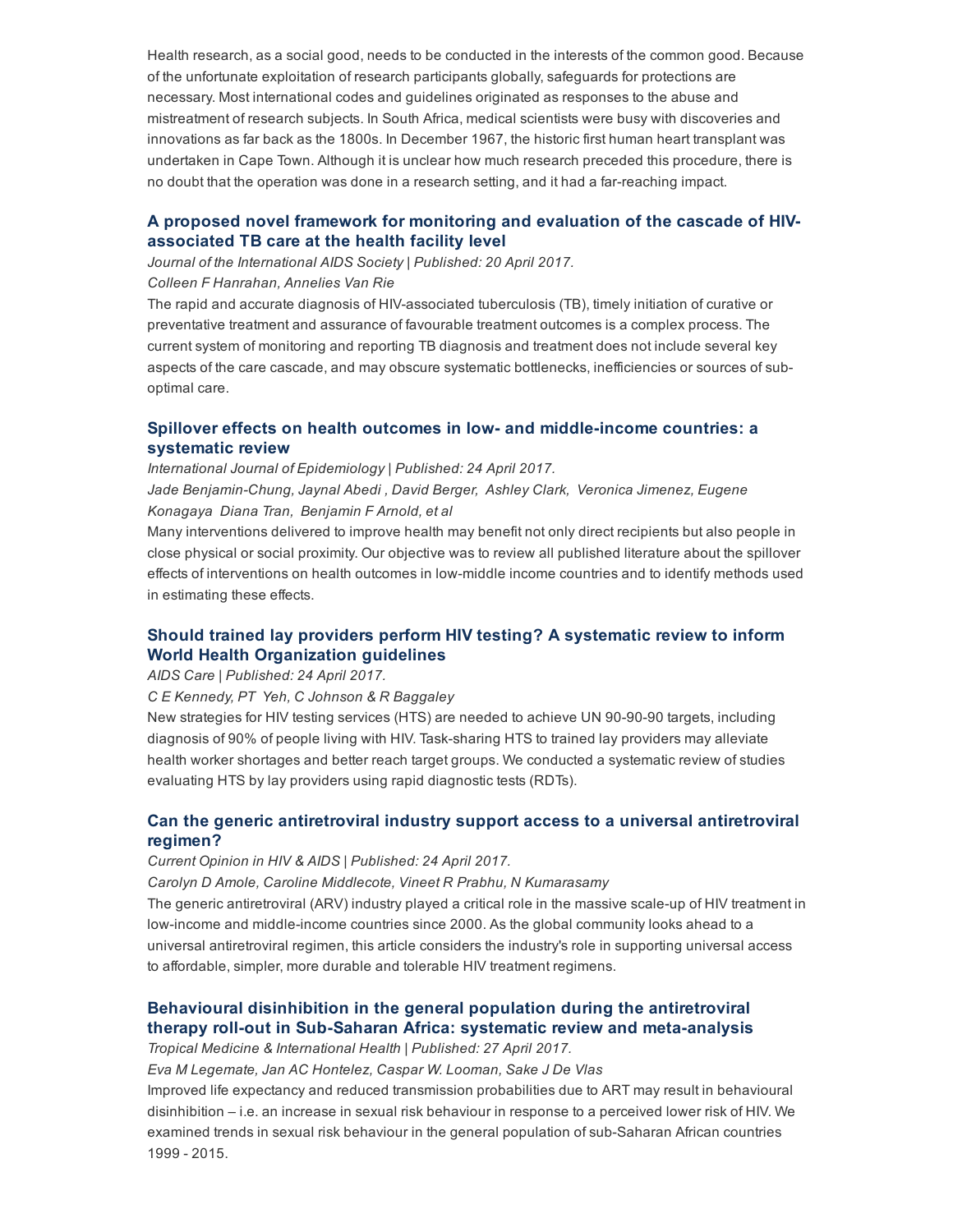## Prevention of cervical cancer in HIV-seropositive women from developing countries: a systematic review protocol

BioMed Central | Published: 24 April 2017.

Witness Mapanga, Ahmed Elhakeem, Shingairai A Feresu, Fresier Maseko and Tsungai Chipato Over 85% of cervical cancer cases and deaths occur in developing countries. HIV-seropositive women are more likely to develop precancerous lesions that lead to cervical cancer than HIV-negative women. However, the literature on cervical cancer prevention in seropositive women in developing countries has not been reviewed. The aim of this study is to systematically review cervical cancer prevention modalities available for HIV-seropositive women in developing countries.

## [Contraceptive](http://journals.plos.org/plosone/article?id=10.1371/journal.pone.0175879) uptake after training community health workers in couples counseling: A cluster randomized trial

#### PlosOne | Published: 27 April 2017.

Clara Lemani, Jennifer H Tang , Dawn Kopp, Billy Phiri, Chrissy Kumvula, Loyce Chikosi, Mwawi Mwale, Nora E Rosenberg

Young women in Malawi face many challenges in accessing family planning (FP), including distance to the health facility and partner disapproval. Our primary objective was to assess if training HSAs in couples counseling would increase modern FP uptake among young women.

#### [\(Return](#page-0-1) to Top)

# <span id="page-2-0"></span>RECENT NEWS

### Malaria cases rise 50% after delays in [spraying.](http://www.hst.org.za/news/malaria-cases-rise-50-after-delays-spraying)

Business Day | 2 May 2017.

Good rains and hot, humid conditions have fuelled a surge in malaria cases in 2017, after 2016's drought led to a low number of cases reported to the National Institutes for Communicable Diseases (NICD).

## 3 African [countries](http://www.hst.org.za/news/3-african-countries-chosen-test-1st-malaria-vaccine) chosen to test 1st malaria vaccine

#### STAT | 24 April 2017.

Three African countries have been chosen to test the world's first malaria vaccine, the World Health Organization announced Monday [24 April 2017]. Ghana, Kenya, and Malawi will begin piloting the injectable vaccine next year with hundreds of thousands of young children, who have been at highest risk of death.

## Paying for change? Trial offers cash to parents willing to [vaccinate](http://www.hst.org.za/news/paying-change-trial-offers-cash-parents-willing-vaccinate-babies) babies

Bhekisisa | 3 May 2017. Researchers have shown that monetary incentives lead to infants being immunised on time.

## South Africa sets up program to break the link between HIV and [violence](http://www.newsweek.com/south-africa-hiv-aids-women-womens-rights-hiv-rates-unicef-sugar-daddies-abuse-588277?utm_source=Global+Health+NOW+Main+List&utm_campaign=fb639544bf-EMAIL_CAMPAIGN_2017_04_24&utm_medium=email&utm_term=0_8d0d062dbd-fb639544bf-2811001)

#### Newsweek | 23 April 2017.

Miranda was four months pregnant and extremely anxious when she got her first HIV test. She had long been afraid of a positive diagnosis, and shortly after stepping into a tent offering free HIV tests at a taxi stand in central Johannesburg, her fear was confirmed.

## Dry facilities an indictment on our [democracy](http://www.hst.org.za/news/dry-facilities-indictment-our-democracy)

#### Health-E News  $| 2$  May 2017.

After 23 years of 'freedom', some health facilities are operating without the water as provincial authorities blame municipalities and municipalities drag their feet.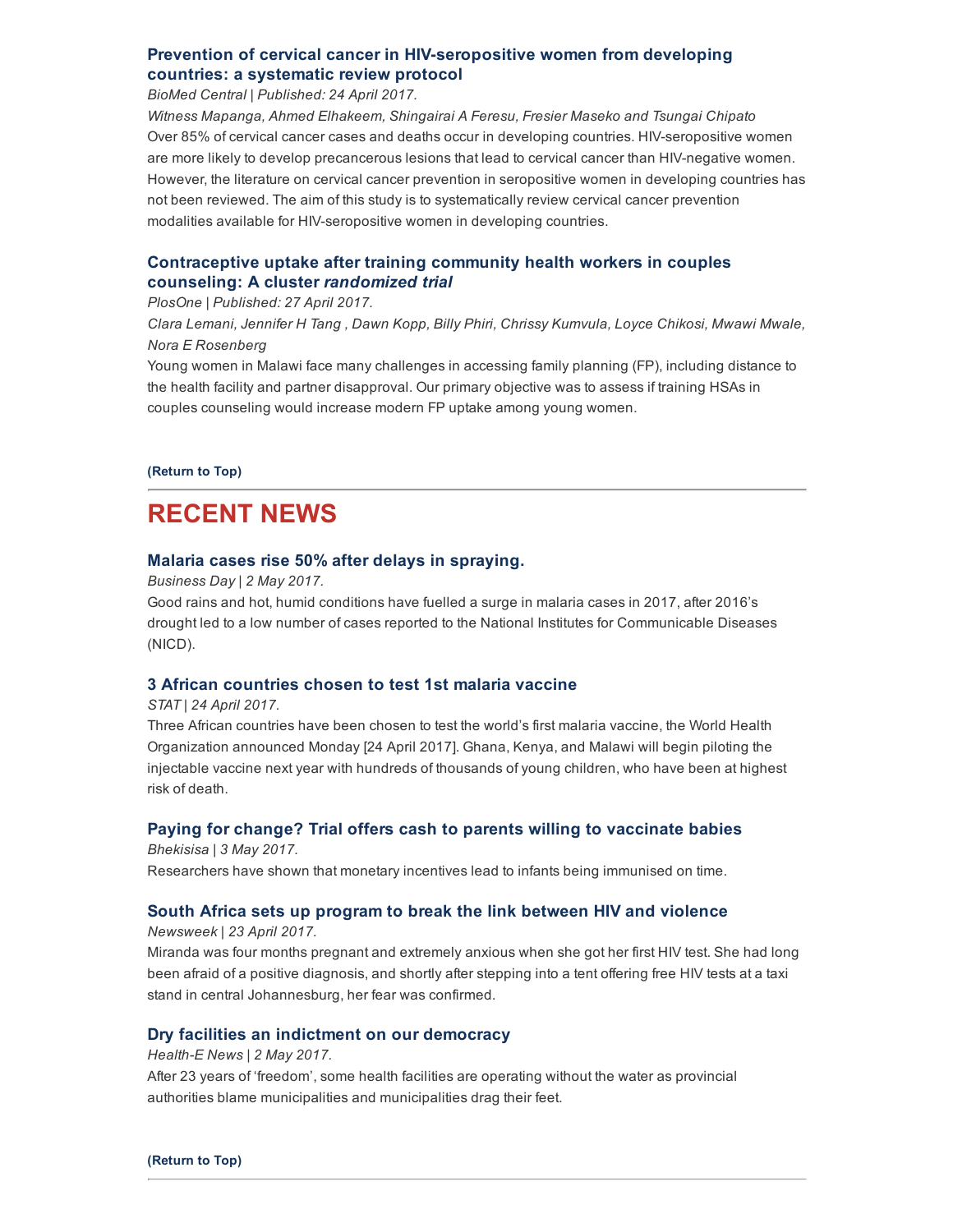# <span id="page-3-0"></span>TRAINING AND RESOURCES

### Better Off Knowing: Lay [Counsellor's](http://www.hst.org.za/publications/better-knowing-lay-counsellor-s-refresher-guide) Refresher Guide

Health Systems Trust | 2016.

A training guide intended to refresh lay counsellor's knowledge on the latest World Health Organization (WHO) guidelines, Universal Test and Treat, PrEP and the CCMDD programme, amongst others.

#### Advanced clinical HIV [management](http://www.hivsharespace.net/event/advanced-clinical-hiv-management-course) course

Southern African HIV Clinicians Society & WITS RHI | 22 May 2017.

The aim of this course is to provide doctors with regional HIV treatment knowledge and expertise, by developing clinicians' abilities to effectively manage HIV complications and provide leadership in HIV prevention, treatment and care. The course is full time, Monday to Friday, over two weeks (07h45 – 17h00) in Johannesburg, South Africa. Daily attendance is compulsory. The course will run from 22 May – 2 June 2017 and applications are still open.

Email: [training@sahivsoc.org](mailto:training@sahivsoc.org)

#### [\(Return](#page-0-1) to Top)

# <span id="page-3-1"></span>PUBLICATIONS AND REPORTS

### World Report on Health Policy and Systems [Research](http://www.hst.org.za/publications/world-report-health-policy-and-systems-research)

WHO | 2017.

This first World Report on Health Policy and Systems Research reflects the importance of monitoring and measuring developments in the field. It provides evidence that allows national policymakers and funders to see how their investments contribute to the generation and use of policy-relevant knowledge. Its chapters describe the evolution of the field, the current state of play and results to date, the challenge of institutional capacity and emerging trends, illustrating the importance of this area of research for the attainment of the Sustainable Development Goals.

#### Malaria [Prevention](http://www.hst.org.za/publications/malaria-prevention-works-lets-close-gap-world-malaria-day-2017) Works: Let's close the gap (World Malaria Day 2017)

WHO | 2017.

On World Malaria Day the World Health Organization (WHO) released a publication entitled "Malaria Prevention Works". Filled with eye-catching infographics, this brochure presents WHO's recommended malaria prevention tools in a simple and digestible manner.

[\(Return](#page-0-1) to Top)

# <span id="page-3-2"></span>CONFERENCES AND EVENTS

#### [INTEREST](http://www.hst.org.za/events/interest-workshop) Workshop

16 19 May 2017 Lilongwe, Malawi

#### HEAIDS Conference (Higher Education and Training): [Empowering](http://www.hst.org.za/events/heaids-conference-higher-education-and-training-empowering-our-youth-south-africa) our youth in South Africa

9 11 June 2017 International Conference Centre, Durban, South Africa

### SA [AIDS](http://www.hst.org.za/events/sa-aids)

13 16 June 2017 International Convention Centre, Durban, South Africa

#### 4th [International](http://www.hst.org.za/events/4th-international-conference-prevention-infection-control-icpic) Conference on Prevention & Infection Control (ICPIC)

20 23 June 2017